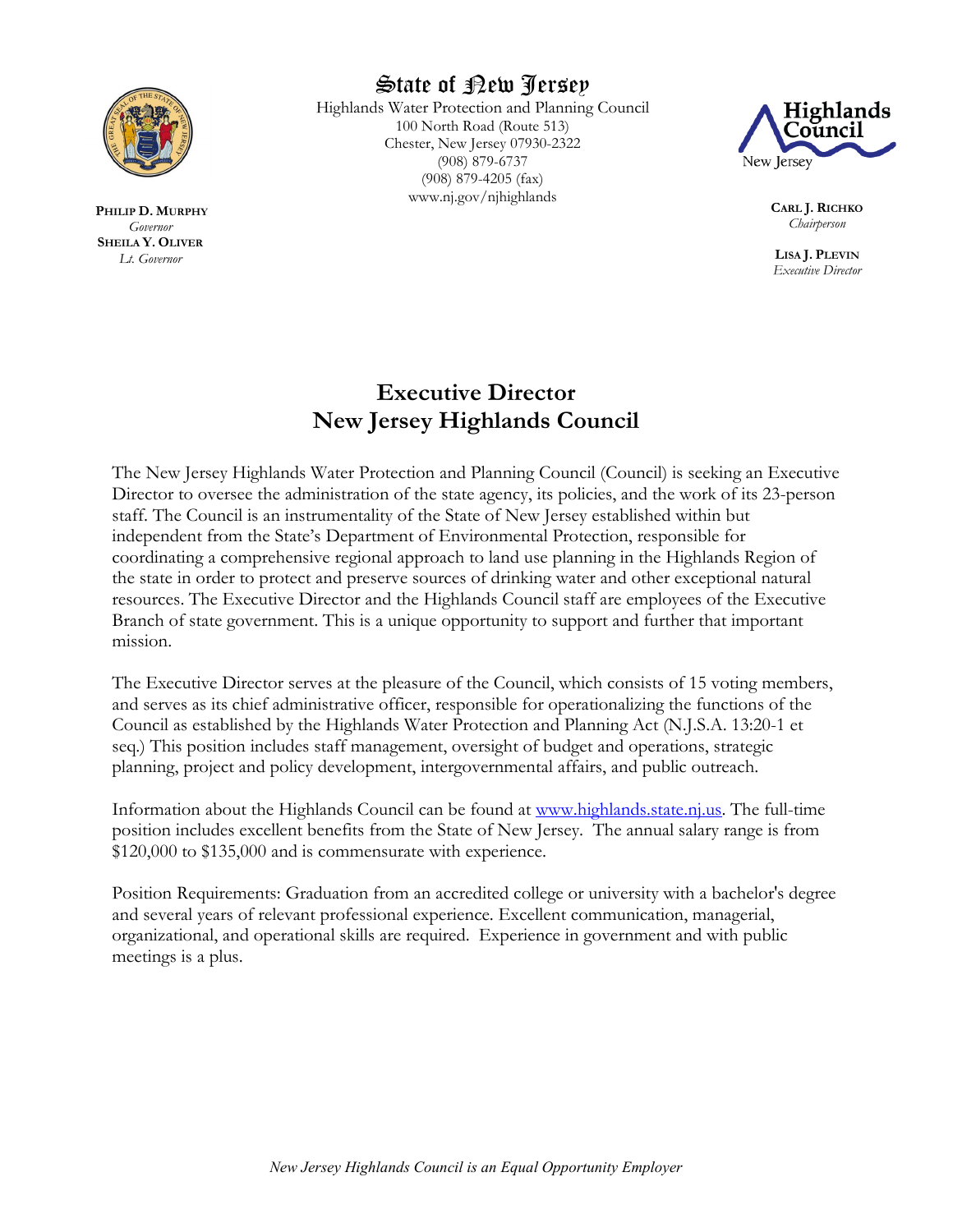## **POSITION TITLE: Executive Director, Highlands Water Protection and Planning Council**

## **REPORTING RELATIONSHIPS:**

**Directly reports** to the Chair of the Highlands Council (Council) and serves the Members of the Council and the Highlands Development Credit Bank Board of Directors.

Oversees all Council staff including 8 staff who report directly to the Executive Director.

#### **PURPOSE:**

The Executive Director serves as the chief administrative officer of the Council. The Executive Director shall implement the policies and decisions of the Council and the State of Jersey and shall oversee the operations, office(s) and staff.

### **MAJOR FUNCTIONS:**

1. **Administration:** The Executive Director shall: (1) oversee all Council operations and management of staff; (2) work with the Council to develop proposed plans, actions and schedules to ensure that all requirements of the Highlands Act and the Regional Master Plan are fulfilled; (3) administer the affairs and directives of the Council in an efficient, cost-effective, and public-spirited manner, consistent with available appropriated funds; (4) regularly monitor and evaluate the need for revisions and/or updates to the Regional Master Plan; (5) prioritize outreach to municipalities and counties to advance the goals of Plan Conformance with the Regional Master Plan and support the utilization of Plan Conformance grants; (6) supervise the review of all applications for land use and development, public capital projects, certification of municipal and/or county master plans and development ordinances in the Highlands, and compliance actions, and submit appropriate recommendations to the Council in accordance with procedures established by the Council for processing such applications and projects; (7) consult and coordinate with the Department of Environmental Protection as required by and to effectuate the goals of the Highlands Act, and work with other State agencies and authorities to propose or refine existing working relationships as needed to fulfill the goals of the Act, (8) evaluate proposed land acquisitions, purchase of development easements, purchase of Transfer of Development Rights, and proposed State aid to counties and municipalities and make recommendations concerning the same; (9) ensure that the Highlands Council provides the public with clear and complete information about meetings, proposed actions and activities, and decisions; (10) recommend consultants, when appropriate, for approval by the Council; and (11) serve as a representative of the Council on appropriate intragovernmental working groups, including the State's Interagency Council on Climate Resilience pursuant to Executive Order 89 (Murphy, 2019) and Environmental Justice Interagency Council pursuant to Executive Order 23 (Murphy, 2018).

2. **Budget and Finance:** The Executive Director shall: (1) prepare proposed budgets for Council approval, submit budgetary documents to the State as requested and, as needed and appropriate, advocate for their approval; (2) sign checks for all payments by the Council, subject to the policies of the Council; (3) contract for, issue purchase orders for and approve payments for goods and services as provided in the By-laws adopted by the Council, and prepare recommendations for expenditures of funds by the Council consistent with Council policies and By-laws, and applicable law; and (4)